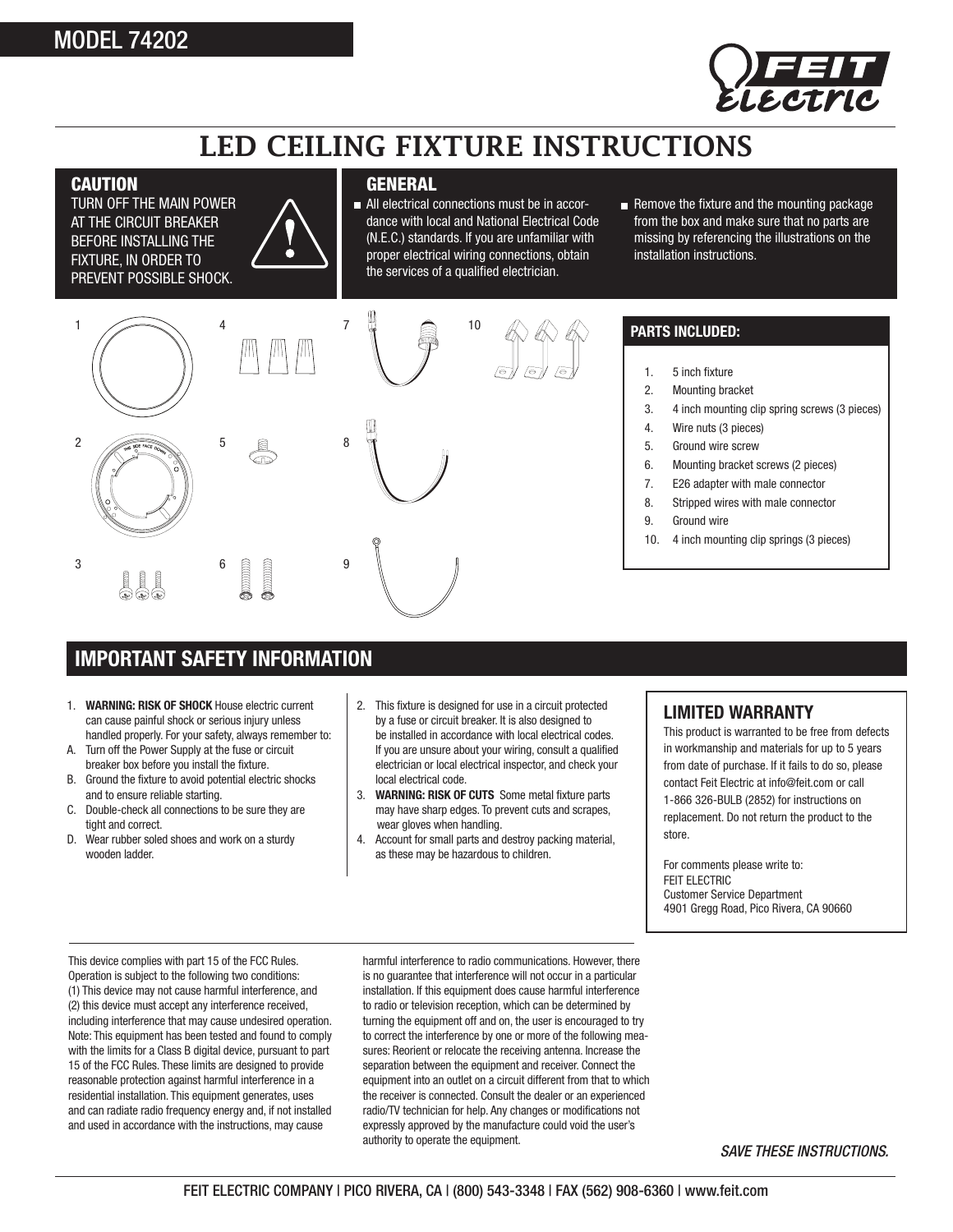

# LED RECESSED CAN INSTRUCTIONS

### **MOUNTING INSTRUCTIONS**

READ IMPORTANT SAFETY INFORMATION FIRST ON REVERSE SIDE OF THIS SHEET.

**For use with 4 in. recessed housing**







- 1. Carefully unpack and unwrap fixture.
- 2. Turn OFF power at switch and fusebox or circuit breaker.
- 3. Remove existing trim installed in recessed housing.
- 4. Using slide switch (6) choose a color temp before installing. Select Warm White (WW), Cool White (CW), Daylight (DL) or choose to adjust color temperature from wall switch (SWITCH) (See fig.1).
- 5. Install medium base adapter (5) into socket.
- 6. Connect the two terminals together.
- 7. Gently push fixture into recessed housing.

*SAVE THESE INSTRUCTIONS.*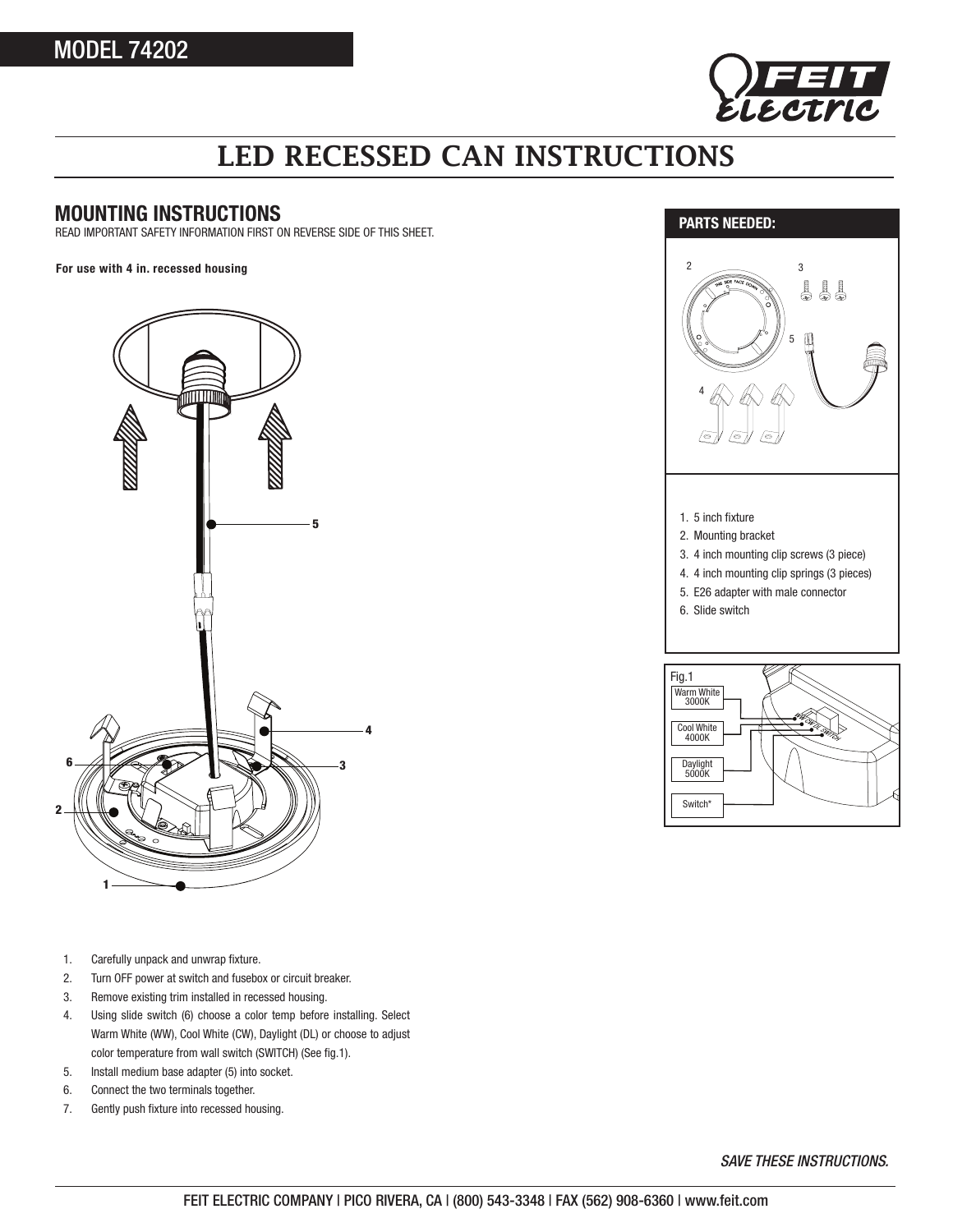

## LED CEILING FIXTURE INSTRUCTIONS

Fig.1

Fig.2

Fig.3

#### **MOUNTING INSTRUCTIONS**

READ IMPORTANT SAFETY INFORMATION FIRST ON THE FIRST PAGE.

#### **For use with junction box**



- 1. Carefully unpack and unwrap fixture.
- 2. Disconnect E26 adapter and remove mounting bracket from fixture.
- 3. Remove 4 inch mounting clip springs from mounting bracket (See fig. 1).
- 4. Before wiring fixture to the power supply, turn OFF electricity at fuse box or circuit breaker. Fixture must be grounded to avoid potential electrical shock and to ensure reliable lamp starting. Connect the stripped wires with male connector (7) to the 2 wires coming from the J-box (black - line voltage, white - neutral). Determine if the ground wire is inside the J-box. If not, then secure ground wire (6) provided to the mounting bracket.
- 5. Using slide switch (8) choose a color temp before installing. Select Warm White (WW), Cool White (CW), Daylight (DL) or choose to adjust color temperature from wall switch (SWITCH) (See fig.4).



- 6. Secure mounting bracket (2) to J-box by inserting the two mounting screws (4) through slots in mounting bracket. Make sure mounting bracket is installed with the label faced downwards (See fig.2).
- 7. Lift fixture to J-box. Connect the two terminals together (See fig.3).
- 8. Secure fixture (1) to mounting bracket (2) by pressing fixture into the mounting bracket until clips on fixture engage together. Make sure fixture is firmly locked into place.



*SAVE THESE INSTRUCTIONS.*